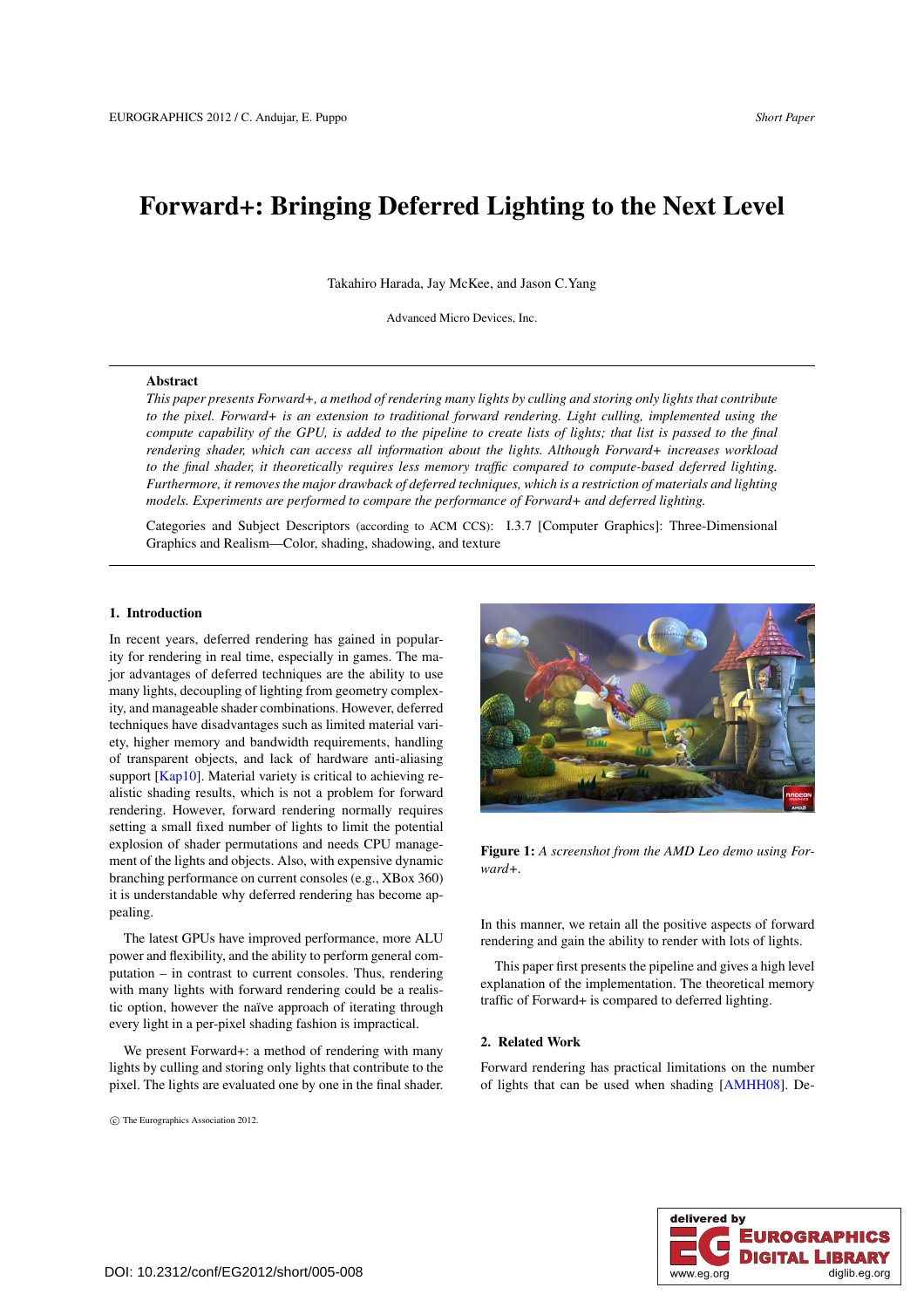<span id="page-1-1"></span>ferred techniques overcome this issue and have been gaining popularity, especially on consoles. Deferred renderers that exports G-buffers storing all geometry information for the screen-space lighting stresses the memory system. Deferred lighting decouples lighting calculation and material evaluation to reduce the memory traffic. Andersson [\[And11\]](#page-3-2) implemented a deferred-lighting system using the compute capability of the GPU. Theoretically, the method can achieve the best performance among the existing deferred techniques by its reduction of memory traffic.

Light-indexed deferred lighting takes a slightly different approach by storing light indices instead of accumulating lighting components [\[Tre09\]](#page-3-3). It reduces the cost of the Gbuffer export, but needs to read more data during the final shading than a deferred-lighting technique. This method has several restrictions: for example, the number of lights per pixel has a predefined maximum capacity. The proposed method, Forward+, shares this method's concept without its restriction and reduces further memory traffic by using the flexible compute capability of modern GPUs.

# 3. Method

Forward+ extends a forward-rendering pipeline by adding only a light-culling stage before final shading. The pipeline consists of three stages: depth prepass, light culling, and final shading. Another modification is for the data structure of lights, which has to be stored in a linear buffer accessible from shaders for light culling and final shading. Depth prepass is an option for forward rendering, but it is essential for Forward+ to reduce the pixel overdraws of the final shading step, which is especially expensive for Forward+. If depth prepass is compared to G-prepass used in deferred techniques, in which full-screen geometry information is exported, the forward-render depth prepass is cheaper because it populates only the depth buffer.

# 3.1. Light Culling

The light-culling stage is similar to the light-accumulation step of deferred lighting. Instead of calculating lighting components, light culling calculates a list of light indices overlapping a pixel. The list of lights can be calculated for each pixel, which is a better choice for final shading, but there are reasons it is not efficient if we look at the efficiency of the entire rendering pipeline. The most important issues are memory footprint and the efficiency of the computation at the light-culling stage. Therefore, the screen is split into tiles and light indices are calculated on a per-tile basis. Although tiling can add false positives to the list for pixels in a tile, it drastically reduces the memory footprint and computation. The memory size for the light-index buffer and efficiency of the final shader is a trade-off. By utilizing the compute capability of the modern GPUs, light culling can be implemented entirely on the GPU as detailed in Sec. [4.](#page-1-0) Thus, the whole lighting pipeline is executed entirely on the GPU.

# 3.2. Shading

Whereas light culling creates the list of lights overlapping each pixel, final shading goes through the list of lights and evaluates materials using information stored for each light – for example, light position and color which are not available for final shading when a deferred technique is used. Now, per-material instance information can be stored and accessed in linear structured buffers passed to the final shaders. Therefore, all constraints on pixel quality have been removed because light accumulation and shading happen simultaneously in one place with complete material and lighting information. Usage of complex materials and more accurate lighting models to improve visual quality is not constrained other than by the GPU computational cost which is largely determined by the number of overlapping lights hitting a single pixel  $\times$  material cost  $\times$  lighting model cost. With this method, high pixel overdraw can kill performance; therefore, the depth prepass is critical to minimize the cost of final shading.

#### <span id="page-1-0"></span>4. Light Culling Implementation

The proposed rendering pipeline can reuse most of the code from an existing forward-rendering pipeline because it is primarily an extension of it. Compute-based light culling is the big addition to the technique. Thanks to the flexibility of current GPUs and graphics APIs, light culling can be implemented in several ways, each of which has pros and cons. This section describes two implementations that run entirely on the GPU. These approaches build lists of lights per tile. Although they could also build light lists per pixel by running additional kernel, this increases the computation time and the memory footprint.

#### 4.1. Gather Approach

This method builds the list of lights in a single compute shader similar to [\[And11\]](#page-3-2). It executes a thread group per tile. A frustum of the tile is calculated using the range of the screen space of the tile and maximum and minimum depth values of the pixels. The kernel first uses all the threads in a thread group to read a light to the local register. Then the overlap of the lights to the frustum of the tile is checked in parallel. If the light overlaps, the thread accumulates the light to thread local storage (TLS) using local atomic operations. After all the lights overlapping a tile are collected in TLS, it flushes the lights to the global memory using all threads. This method is simple and effective if the number of lights is not too large. When there is a massive number of lights, one might consider using the scatter approach.

#### 4.2. Scatter Approach

This method creates lists in several steps. It first computes which tile a light overlaps and writes the light- and tile-index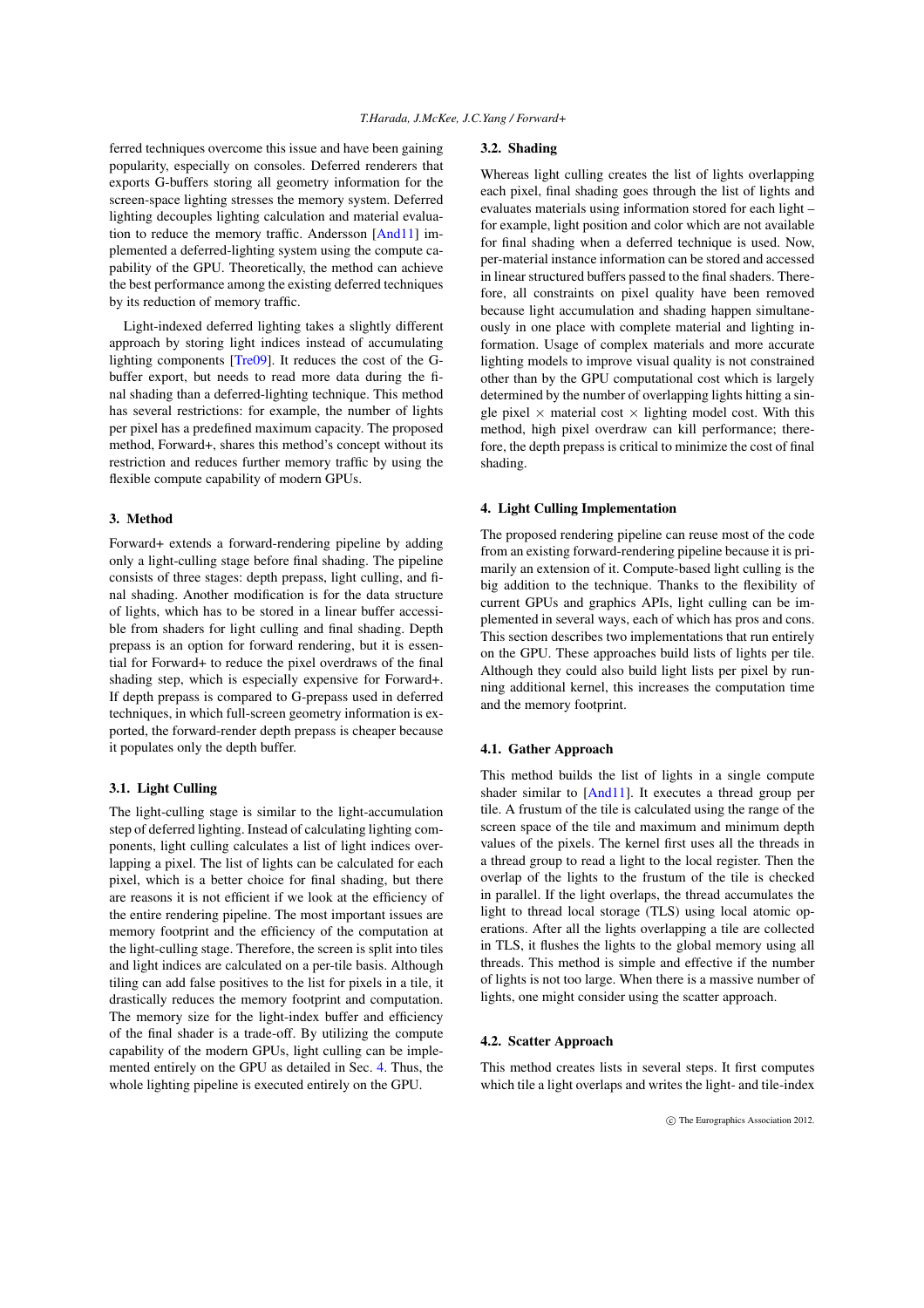### *T.Harada, J.McKee, J.C.Yang / Forward+*

<span id="page-2-3"></span>

Figure 2: *A scene with dynamic 3,072 lights rendered in 1280x720 resolution. (a) Using diffuse lighting. (b) Visualization of number of lights overlapping each tile. Blue, green and red tiles have 0, 25, and 50 lights, respectively. The numbers in between are shown as interpolated colors. The maximum number is clamped to 50.*

data to a buffer. This is done by executing a thread per light. The data of the buffer (ordered by light index at this point) needs to be sorted by tile index because we want a list of light indices per tile. We use a radix sort and then run kernels to find the start and end offsets of each tile in the buffer.

# 5. Results and Discussion

Forward+ was implemented using DirectX[1](#page-0-0)1 $($ C $)$ . Fig. 1  $(a)$ is a screen shot of the AMD Leo demo using Forward+. Because the method allows the use of any surface shader, there is no limit to the lighting and surface materials. One example of materials used in the demo is the metal shader in which physically accurate effects are evaluated for all the lights contributing to the pixel.

However, nothing comes for free. What is the cost we are willing to pay for better pixel quality? In order to perform a detailed analysis of Forward+, for comparison, we implemented a compute-based deferred-lighting pipeline which does not write G-buffers [\[And11\]](#page-3-2). This implementation has a benefit that it saves memory bandwidth by reading and writing frame-buffer information once using the compute shader. Thus, it is theoretically the best in terms of memory bandwidth, which is a drawback of the standard deferred techniques. We compared the theoretical memory traffic of Forward+ and deferred for three steps of the pipeline. For light culling implementation, the gather approach is chosen because of the similarity of light culling to the deferred light accumulation. Table [1](#page-3-4) compares the theoretical memory traffic of those methods. Deferred compacts all data to be written into a single float4 render target at G-prepass (normal.xyz, depth). Forward+ does not write a full-screen light accumulation buffer; instead, it writes only light indices overlapping each tile at light processing. In most cases, the data size of light indices is far less than full-size frame buffers. However, addition of light-culling

<span id="page-2-0"></span>

<span id="page-2-1"></span>Figure 3: *Breakdown of the computation time for three stages on an AMD Radeon HD 6970 GPU. Deferred(L) and Forward+(L) are the times with lower GPU memory frequency.*



<span id="page-2-2"></span>Figure 4: *Computation time on AMD A8-3510MX.*

stage increases memory reads at final shading: Forward+ has to read all the overlapping light indices and light information while the deferred technique reads only float4 from the light-accumulation buffer. If we subtract the total memory traffic of Forward+ from the total of deferred, we find  $Total_{diff} = N \times F \times (15 - M \times (1/T + 1 + L))$  (see the caption of Table [1](#page-3-4) for definitions of *N*,*F*,*M*,*T*,*L*). Solving *Total*<sub>diff</sub> > 0 for *M* gives  $M < 15 \times (1 + (1 + L) \times T)/T$ . Thus, if lights are point lights  $(L = 8)$ , position, radius and color) and the average number of lights per tile *M* is less than  $15 \times (1 + (1 + L) \times T)/T > 15 \times 9$ , Forward+ requires less memory traffic compared to the deferred ( $Total_{diff} > 0$ ). Our comparison of Forward+ to compute-based deferred lighting technique that requires the least memory among deferred variants indicates that – in theory – no deferred variants can beat Forward+ in terms of memory traffic.

To confirm the analysis, we built a demo scene with 3,072

c The Eurographics Association 2012.